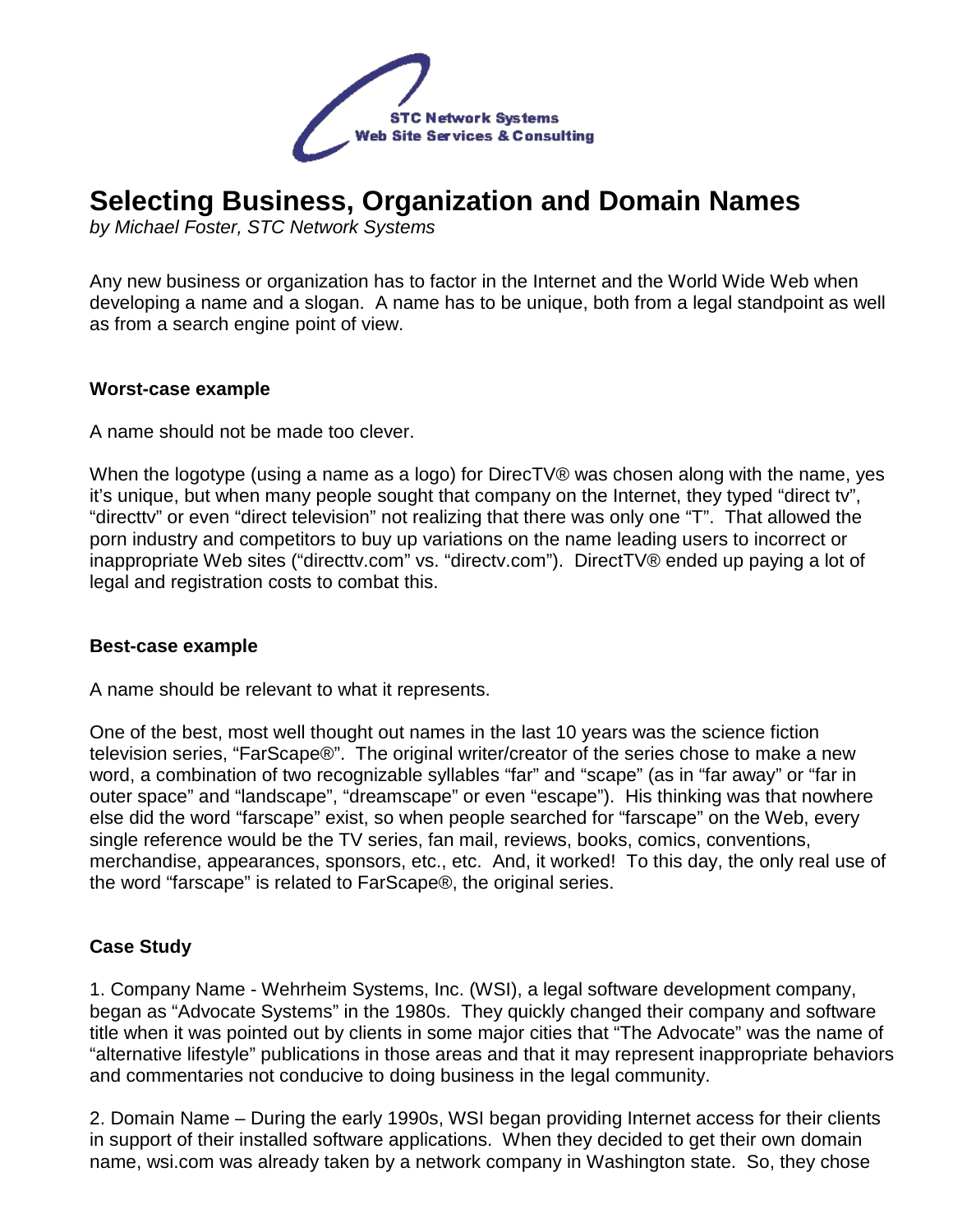"wsi.net" as their second choice. At the time, the top level domain (TLD) ".net" was generally used by companies who provided Internet access to others.

(Once, .com meant "commercial", .net was "network", and .org stood for "organization"; those lines are very much blurred now when companies register all TLDs for their names.)

Still, having "WSI" in the domain name was significant and unique.

3. Product Name - In 2001, WSI released an upgrade of a version of their application, "Expense and Cost Recovery System (ECRS)" calling it, "CostWare®". All of their competitors used some variation of "cost recovery", "expense recovery", etc. so they chose to use the "FarScape®" scenario and combine two syllables into a new word. This was unique in so far as their application was concerned and it followed the rule of not creating an obscure word that doesn't have anything to do with the product or service.

However, when developing a product or service, businesses have check to see what the competition is using AND check to see if anyone is using the new word for anything. WSI did not research the new name, "CostWare®" to see that other businesses, outside of the legal market, had already published and distributed the word "costware". So, although it was not confused with other products or services in their industry, WSI doesn't get the only hits on "costware" when using search engines.

## **Name Selection**

Martin Jelsema, CEO of Signature Strategies, developed a list in 2008 called, "15 Criteria for Creating Domain Names". Jelsema is an advocate of the naming brief, a document that sets the direction and relevancy of name candidates. Mostly, the content of the naming brief comes from your business plan and identifies market segments; competitors; your business model; your internal values, mission, and vision. It may also give guidance to the tone and style of your Web site and other branding elements.

Here are the criteria in no particular order

- 1. Can the domain name also be your enterprise name?
- 2. Does the domain name contain your major keyword?
- 3. Is it available as a ".com" name?
- 4. Is the domain name the same as someone else's enterprise name?
- 5. Is it available for other domain categories besides ".com"?
- 6. Does it use tricks in order to be available as a ".com"?
- 7. Is it short?
- 8. Is it memorable?
- 9. Is it similar to competitive domain names?
- 10. Is the name representative of the site and the business
- 11. Does it flow naturally?
- 12. Can it be trademarked?
- 13. Does it translate well globally?
- 14. Has it been owned previously?
- 15. If someone else owns it, can it be purchased from them?